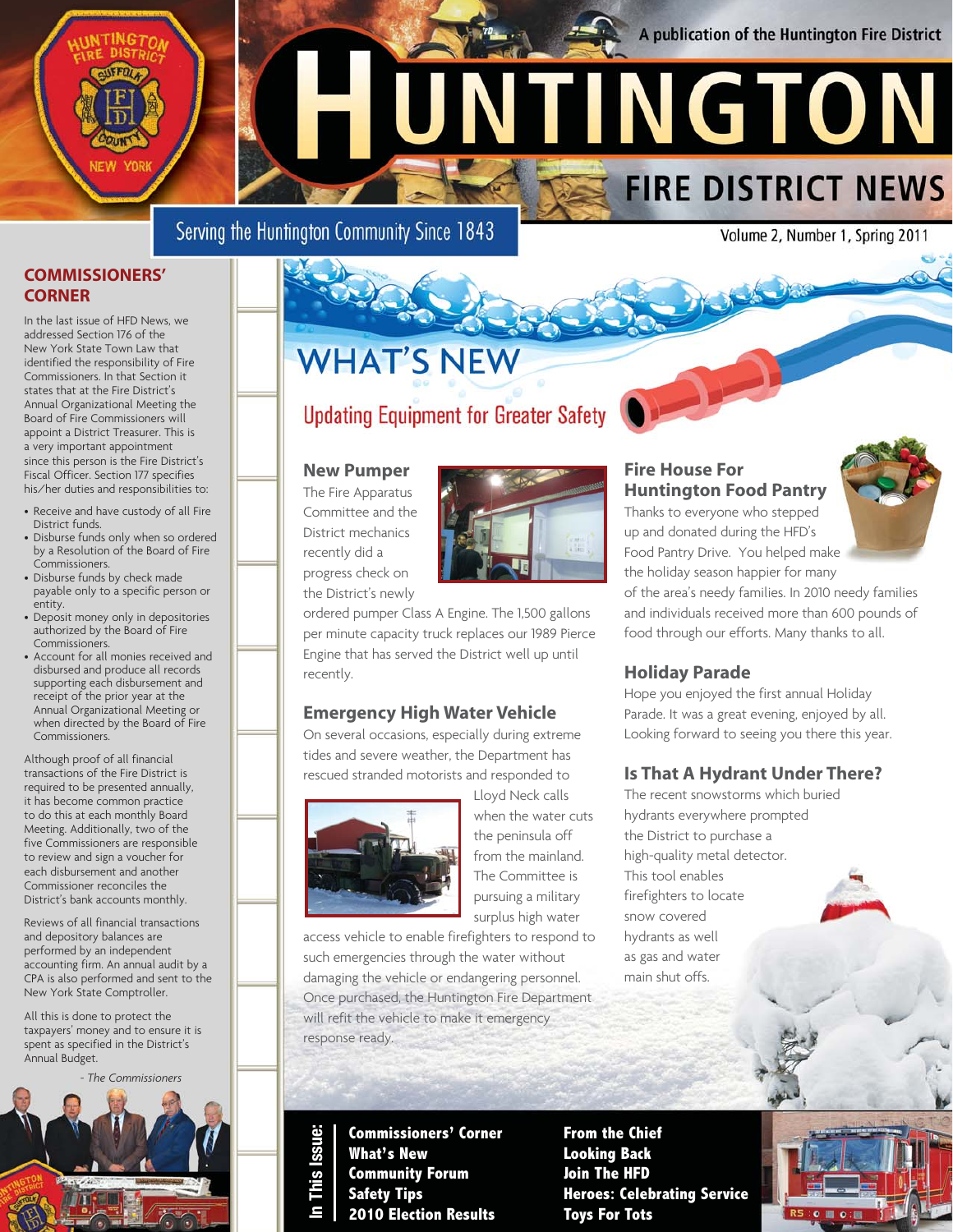Community Forum OMMUNITY FURNISH YOUR le're pleased to publish there are some<br>comments. Here are some<br>comments. We have receive ve're pleases. Here are some<br>comments. Here are some<br>recent ones we have received.

recent once<br>"Love the photos of old Huntington.<br>"Love the photos of old Huntington. "Love the photos of our "<br>Keep them coming." -BK Love the *n* coming.<br>
Keep them coming.<br>
"We never knew how many different<br>
"We never knew how many different" "We never knew how many and or<br>"We never knew how many are<br>things the Vistrict sponsored or We never knew sponsored or<br>things the Vistrict sponsored or<br>supported. Thanks for all. 40 hings the Thanks for and<br>supported. Thanks for and I find the<br>"Having seen three of them. I find the<br>"Having seen three yery informative." upported.<br>"Having seen three of them. I find the<br>mewsletters very informative." - SS

### 2010 ELECTION RESULTS

In the **December 14th** election, Tom Brown was re-elected to the Huntington Fire District Board of Fire Commissioners. A resident of Lloyd Harbor and retired Lloyd Harbor police officer, Tom began the new five-year term, effective **January 1, 2011**.



### **Safety Tips**

**This time of year can bring some hidden dangers.**  Chief Riggs would like to share some winter safety tips:

**Car Warming:** Never leave your car running in the garage to warm it up. Vehicle engines produce carbon monoxide (CO) that can quickly fill your home.

**Detectors:** Make sure your smoke detectors and CO detectors are working properly.

**Doorways/Walkways:** Keep your doorways and walkways clear of snow and ice.

**Frozen Pipes:** If you encounter frozen pipes, call a professional for help. Never use a torch or open flame device to thaw the pipe.

**Hydrants:** If you have a fire hydrant near your home, please keep it clear of snow. If you are unable to do this yourself, contact the firehouse so we can take care of it.

**Space Heaters:** Only use space heaters that are U.L. listed and approved and make sure to keep them away from flammable/combustible materials.



### **From The Chief**

A belated Happy New Year to all, and I hope everyone has managed the winter weather safely. During every storm we kept a crew on standby in fire headquarters. This enabled us to respond to your calls for help faster and more safely during the inclement

weather. There were 12 to 15 firefighters in-house at these times, even overnight.

#### **Being Ready: Mill Dam Ice Rescue**

The cold and the heavy snows have been tough on all of us. At the firehouse we need to be ready for anything, and we recently practiced our ice and water rescue skills at the Mill Dam Road boat ramps. We went through several evolutions in full gear with all our equipment, simulating the rescue of a victim who had fallen through the ice. All of our

participating members, including those who had never done the procedure before, performed flawlessly.

#### **Voted Best LI Firehouse...Again!**

We are very proud of the work we do, answering the community's calls for help, day or night, regardless of weather conditions...all of it on a volunteer basis. When we receive feedback from the public acknowledging appreciation for how well we do our duty, it makes it all the more rewarding. I'm pleased that for the second consecutive



year, the Huntington Fire Department has been voted "Long Island's Best Firehouse" by the readers of the Long Island Press. This type of recognition makes us want to work even harder for you, the people we serve. Thank you for your praise, confidence and for voting for us.



Enjoy the spring and please stay safe.

Brian Riggs Chief of Department

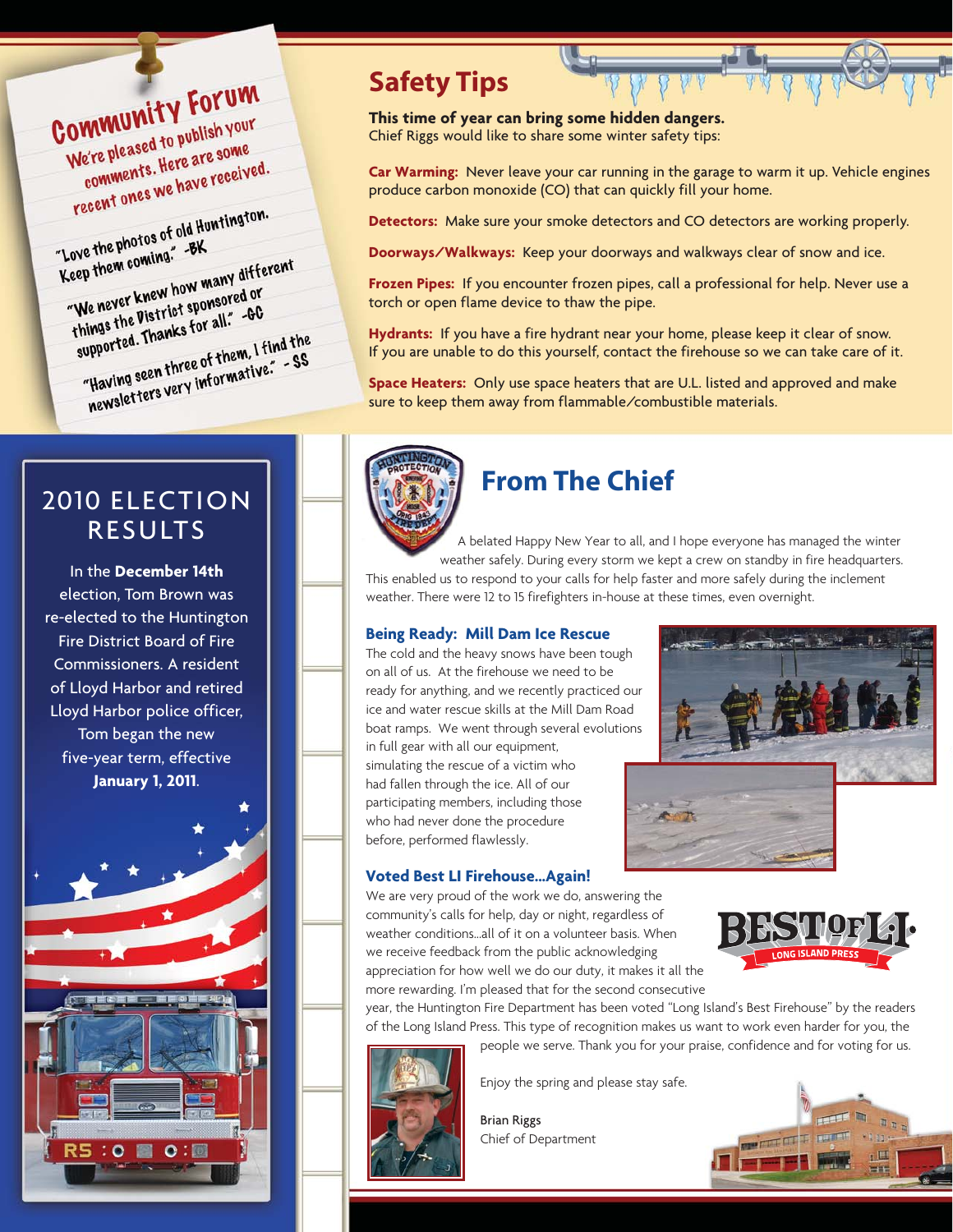### **Looking Back**

We have gotten a very positive response to this column. If you would like to, please send us old photos.



Trying out their **Fathers' Gear** 

**United Drug Store Fire February 12, 1917** 

Circa 1926



### **National Volunteer Week: Join The HFD.**

As part of National Volunteer Week, the Huntington Fire Department will host a Recruitment Open House on April 9th and 10th. Members will walk you through the firehouse, educate the community about the volunteer fire service and answer any questions.

If you have ever been curious about being a volunteer firefighter, this is your chance to learn and experience it for yourself. Come and see what it's like to serve your community and enter a brotherhood and sisterhood unlike any other.



#### **Visit the Huntington Fire Department at 1 Leverich Place or call 631-427-3030 for more information.**



Robert Berry 2nd Assistant Chief Recruitment and Retention Coordinator

### **Heroes: Celebrating Service**

Between them, Charlie Lukralle and John LoScalzo have served the Huntington Fire Department for over 110 years! We salute you both. Congratulations and many thanks for all you have done for our community.



Charlie has been with the HFD for 60+ years, and if it weren't for a stretch between 1952 and 1957, it would be closing in on 70! Charlie signed up while a junior at Huntington High School during World War II, when a shortage of manpower necessitated the recruitment of many high school students.

He joined the Engine Company in May of 1943 and served until May of 1952. Charlie rejoined the Engine Company in October 1957 and has served diligently until the present. Through the years he has worked on numerous Engine Company and Fire Department committees and lent his athletic skills to the softball, bowling and drill teams.



### **60 Years**



*Above: Charlie Lukralle, present Below: Ray Tilden & Charlie Lukralle, circa 1960s*

John LoScalzo has served the HFD for 50+ years, having joined on October 2, 1960. A former Chief of Department (1976-1978), John's service has included consecutive positions as Engine Company Secretary (1964), 2nd Lieutenant (1966-1969), 1st Lieutenant (1969-1970), 3rd Deputy Chief (1970-1972), 2nd Deputy Chief (1972-1974) and 1st Assistant Chief (1974-1976). John also served as Fire Commissioner from 1981-1997.



### **50 Years**



*Above: John LoScalzo, present Right: Frank Ambrosio, Chiefs LoScalzo & Dole at Firemen's Night, Shea Stadium*